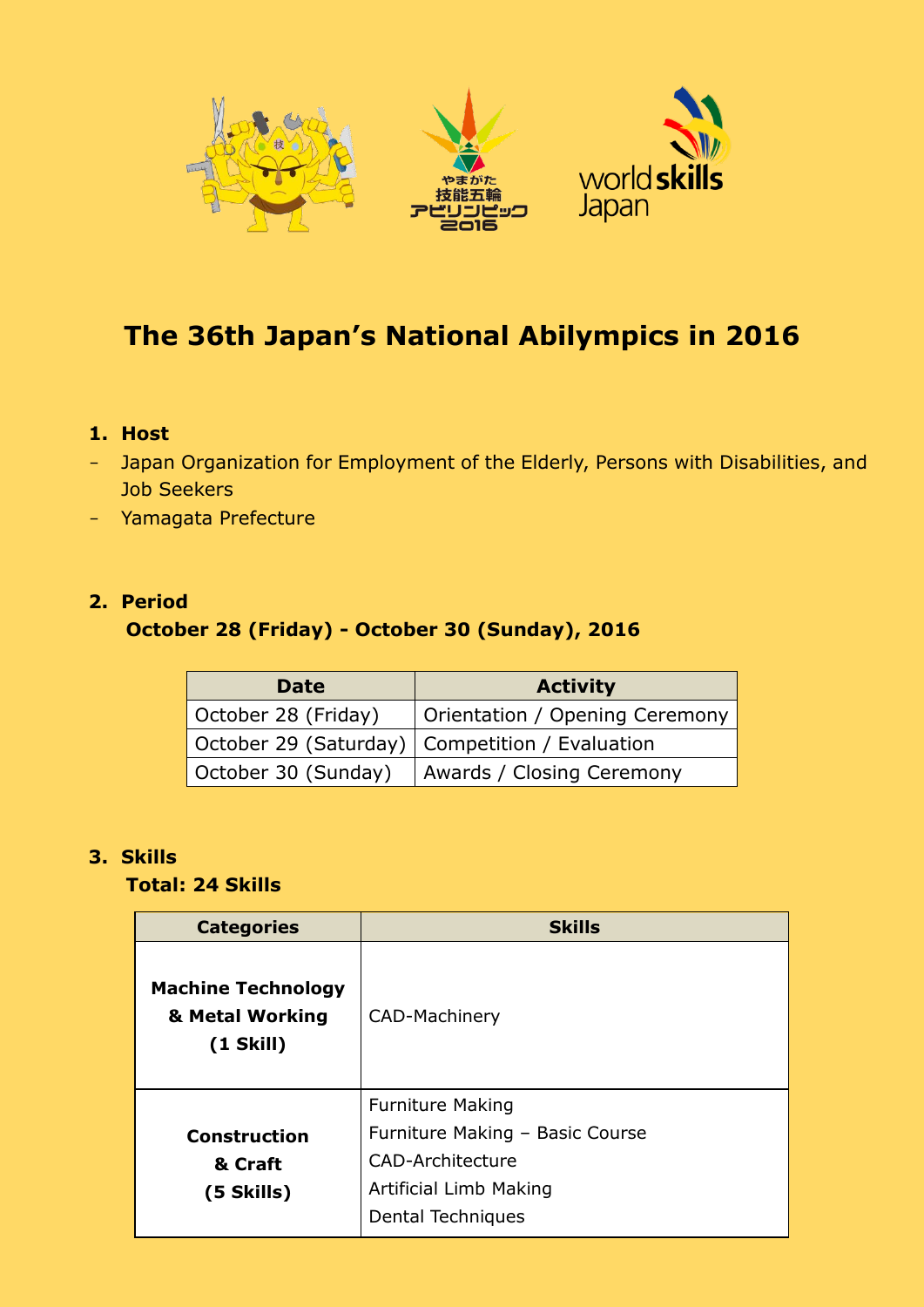| <b>Categories</b>                          | <b>Skills</b>                                     |
|--------------------------------------------|---------------------------------------------------|
| <b>Electronic Technology</b><br>(4 Skills) | Electronic Assembly and Testing                   |
|                                            | <b>Electronic Circuit Connection Techniques</b>   |
|                                            | PC Assembly                                       |
|                                            | Computer Programming                              |
| IΤ<br>(7 Skills)                           | Desktop Publishing                                |
|                                            | PC Operation for Persons with Visual Disabilities |
|                                            | <b>Word Processing</b>                            |
|                                            | Data Processing                                   |
|                                            | Data Processing - Basic Course                    |
|                                            | Creating Web Pages                                |
|                                            | Spreadsheeting                                    |
| <b>Service &amp; Fashion</b><br>(7 Skills) | <b>Dress Making</b>                               |
|                                            | Dress Making - Basic Course                       |
|                                            | Floral Arrangement                                |
|                                            | <b>Tearoom Service</b>                            |
|                                            | <b>Office Cleaning Service</b>                    |
|                                            | Packing                                           |
|                                            | <b>Office Assistant</b>                           |

### **4. Competitors**

Approx. 350 (Expected)

#### **5. Venues**

# **\*Opening and Award/Closing Ceremonies (tentative)**

Yamagata Prefectural General Sports Park, Gymnasium (Tendo City)

## **\*Competition Sites (tentative)**

| Name of Competition Sites |                                             |  |
|---------------------------|---------------------------------------------|--|
| Yamagata City             | 1. Yamagata General Sports Center           |  |
|                           | 2. Yamagata Big Wing                        |  |
| Tendo City                | 3. Yamagata Prefectural General Sports Park |  |